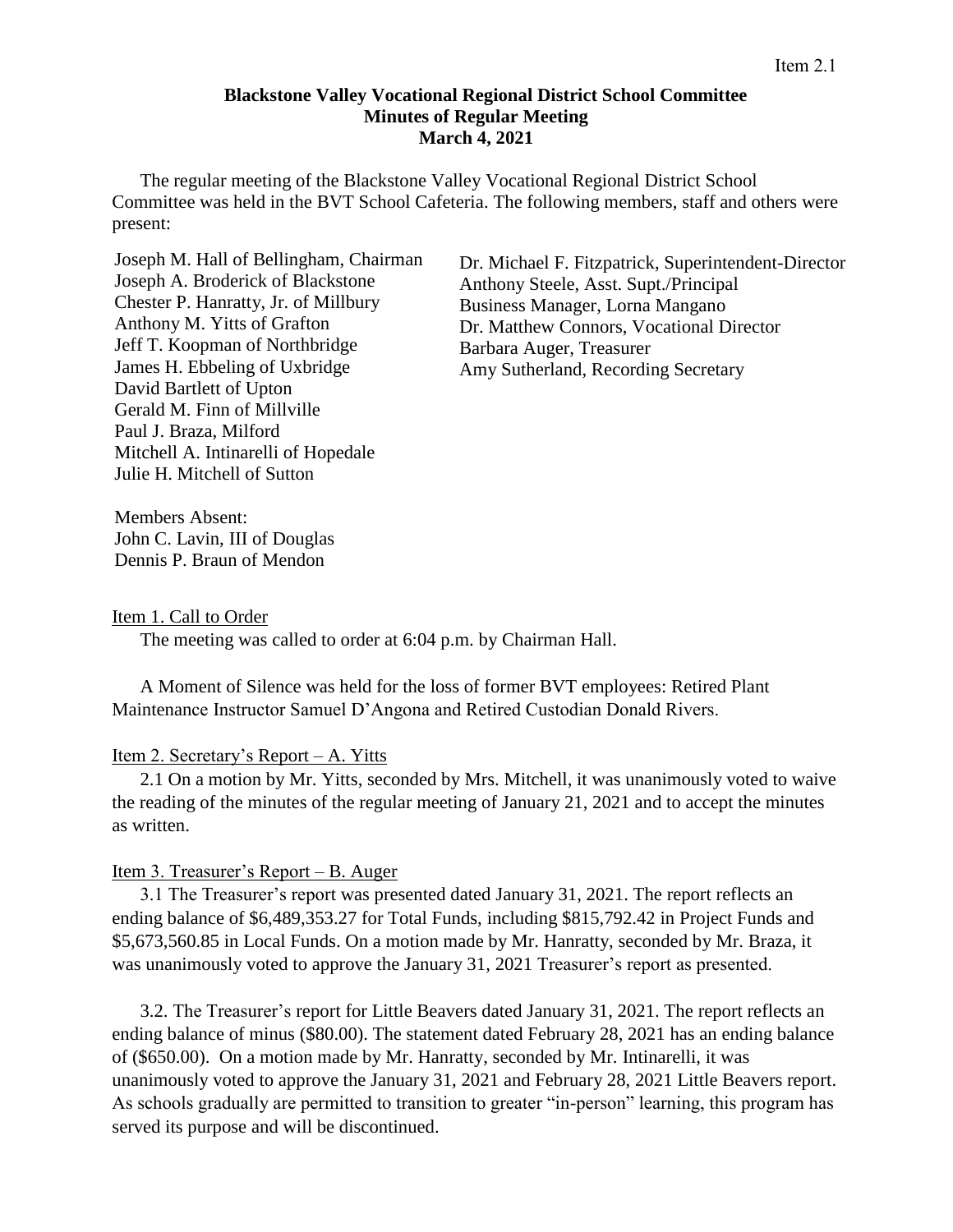## Item 4. Superintendent Recognitions – Dr. Michael Fitzpatrick

4.1 Riley Holt from Uxbridge and Cullen Jacene from Northbridge received perfect scores on the Digital Electronics "End-of-Course" exam.

## Item 5. Comments by Student Representatives – Emma Conkey & Leah Cook

The student representatives informed the School Committee that "Kindness" is the goal for the month. The bulletin boards around the school have been decorated with this theme. Rocks were painted with messages of kindness and then placed around building and throughout the community. This month was also teacher appreciation month. Student Council made appreciation packages and notes for the staff. It was noted that the Student Council will participate virtually this year in the MASC Conference held on April 9-10<sup>th</sup>.

### Item 6. Vocational Department Presentation – M. Connors

6.1. A presentation was provided by Dr. Connors on the Biotechnology Department. The School Committee was informed that the elaborate nature of the DESE application process for this has taken over a year. One of the last portions of approval is due March 12, 2021. The construction portion of the project will be completed late March. The facility will be inspected in April 2021. The final approval should be provided in June 2021. The Biotech program should be in place for fall. The State currently only has 15 programs. There was an information session provided to the BVT families. There were over 140 participants in this session. There are only 16 seats available for this program. A rendering of the classroom was shown. The classroom will be ADA compliant. Each room will have smart panels. There is an Advisory Committee meeting on March 9, 2021. The Committee needs to have up to 13 members.

### Item 7. Business Manager – L. Mangano

7.1. Certified E & D Transfer to Capital Projects – Mrs. Mitchell moved, seconded by Mr. Intinarelli, to approve the transfer of \$400,000.00 from the District's Certified Excess & Deficiency Fund into the Program and Facility Expansion Capital Project Fund. It was unanimously voted to approve. The vote was taken per authorization of the annual budget as presented and voted by the School Committee and its 13 member towns per the FY21 budget book page A-1a.

7.2. Transfer Regional Transportation – Mrs. Mitchell moved, seconded by Mr. Finn, to approve the transfer of \$83,000 of Chapter 71 Transportation Reimbursement revenues from the General Fund to the Regional Transportation Reimbursement fund in accordance with M.G.L. c.71, Section 16 C. The transfer represents a portion of the difference between estimated budgeted Chapter 71 Reimbursement and final cherry sheet allocation. This will be used as a revenue source to offset transportation expenses as detailed in the FY22 Operational Budget.

# 7.3. Line Item Transfers:

a. Technology Switches – Mr. Finn moved, seconded by Mrs. Mitchell, to approve the transfer \$41,900 from available funds from the Tech Department and into the Capital Tech-School Data account due to unexpected power surge created off campus. Four (4) ten plus year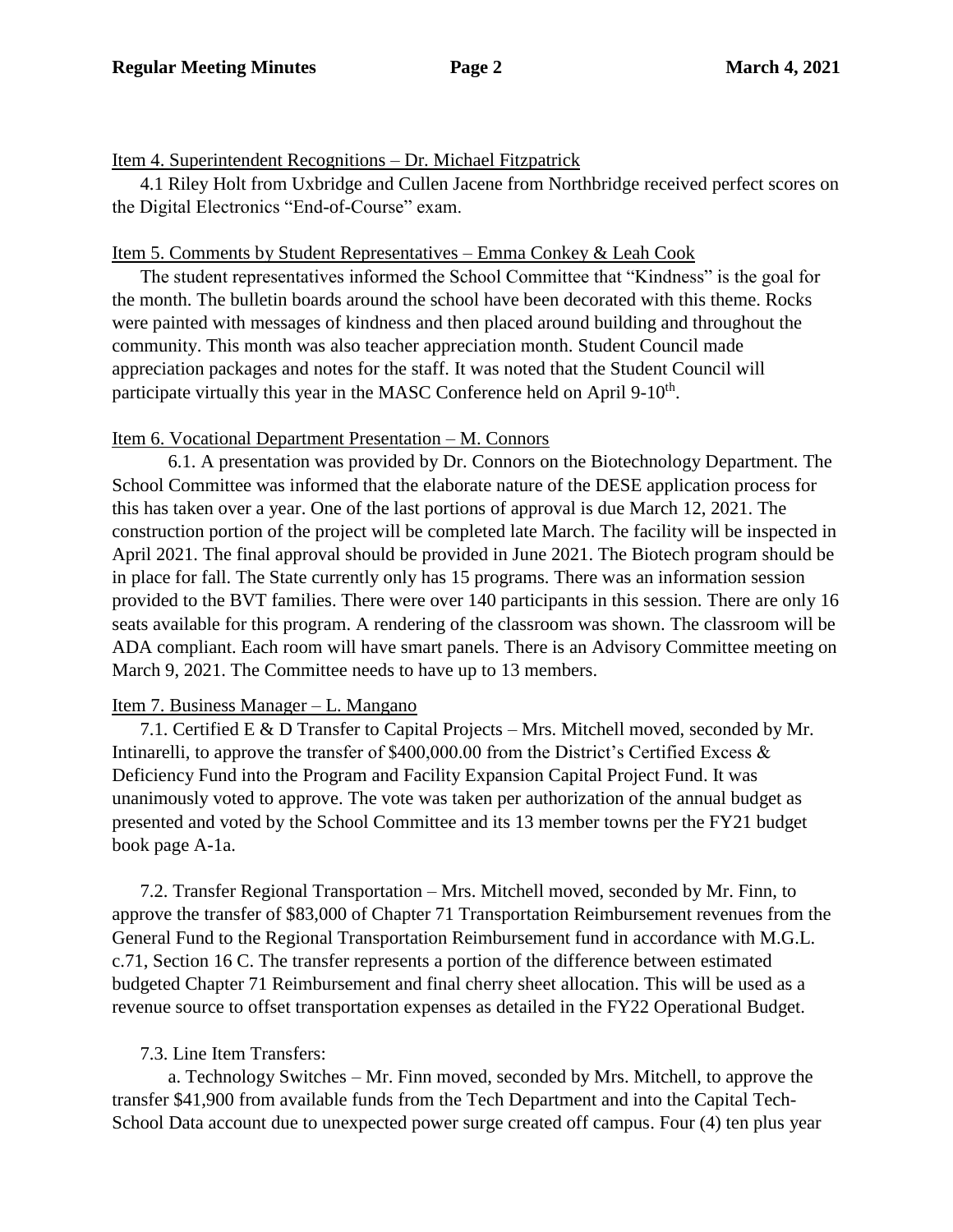old HP switches sustained damage (modules burnt) and were rendered inoperable. It was unanimously voted to transfer these funds. These switches were critical in connecting the District's computer network traffic to the main server room. With Coronavirus Relief and Cares Act Funds shared with the District by member towns, the District was able to procure four (4) Ruckus switches to replace the damaged HP switches.

b. Food Dump Truck – Mr. Intinarelli moved, seconded by Mrs. Mitchell, to approve the transfer from available funds: Utilities-Water/Sewer/HazMat \$30,000.00 and Utilities-Electricity Usage \$16,700 into the Motor Vehicles account (total transfer in the amount of \$46,700.00). It was unanimously voted to transfer these funds. The funds were being requested to replace an existing 2000 Ford F350 dump truck that needs costly mechanical and body/frame repairs with a 2021 Ford F350 dump truck. Additional funds were made available through lower utility usage; generated as a result of this year's hybrid learning with fewer individuals in the school building.

7.4. Donation Approval – There were no donations.

### Item 8. Assistant Superintendent-Director's Report – A. Steele

8.1. COVID-19 Tier Status – The School Committee was provided a status update of the remainder of the year as it related to COVID-19. The operations plan is being updated. The third term is set to begin on March 22, 2021. The Governor announced that he would like to get the students back in person at schools. The current spacing requirements have not changed. The busing requirements have changed to allow two (2) students in a seat. A survey was completed by parents and staff and the results indicated that getting the kids back, even for a few days, is better than not at all and remaining remote. The school will be moving to a tier three schedule inclusive of two grade levels at half capacity in academics (Cohort A & Cohort B), and one full grade level in shop at a time. The total school wide capacity on any given day will be 50%.

8.2. Senior Calendar – The School Committee received a copy of the 2021 Senior Calendar. The anticipated graduation date is May 27, 2021. All were reminded that the dates and times are subject to change.

8.3. NEASC Update – The School Committee was informed that there was a virtual meeting with a NEASC representative about the upcoming schedule. The NEASC representative indicated that they are having difficulty filling visiting committee roles as staff are uncomfortable going to schools during the COVID pandemic. There is still a goal to move forward and stay on track, but it was agreed to do this on a tentative basis with the hope of coordinating a mutually agreeable plan where the visiting team may eventually visit BVT.

# 8.4. Out-of-State Trips:

a. Aviation Club: April  $6<sup>th</sup>$  - April 13, 2022 – On a motion made by Mrs. Mitchell, seconded by Mr. Intinarelli, it was voted unanimously to tentatively approve the Aviation Club Field Trip to be held on April  $6<sup>th</sup>$  through April 13, 2022.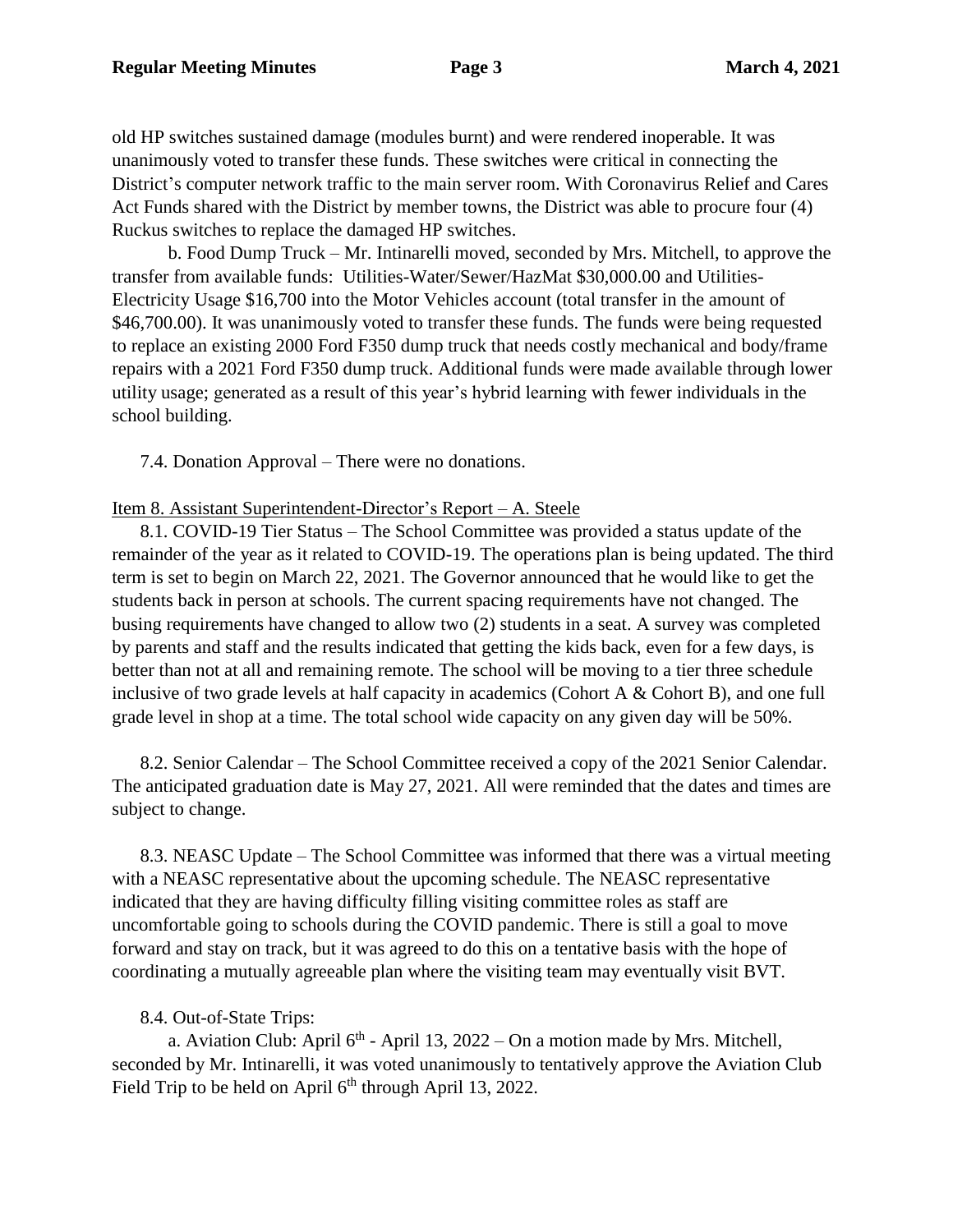b. Robotics Team: November  $10^{th}$  - November 15, 2021 – On a motion made by Mrs. Mitchell, seconded by Mr. Intinarelli, it was voted unanimously to tentatively approve the Robotics Team Trip to be held on November 10<sup>th</sup> through November 15, 2021.

# Item 9. Budget Report – J. Mitchell

9.1. Public Hearing Report – Mrs. Mitchell explained that the Public Hearing for the FY22 operational budget was held just prior to the School Committee meeting. The Budget Subcommittee based BVT budget projections on the January 2021 state revenue projections within the Governor's House announced budget. The District will increase the total budget by 3.1%. Total member assessments sustained a 4.41% increase over prior year which was driven by a 3.62% escalation in state mandated minimum contributions. The Budget Subcommittee approved the FY22 budget.

9.2. Results of School Council Vote – Anthony Steele shared that the School Council voted to support the FY22 budget request for the Blackstone Valley Vocational Regional School District at their February 23, 2021 meeting.

9.3. E&D Authorization – FY22 Budget: Mrs. Mitchell moved, seconded by Mr. Finn, to approve the use of \$225,000 from the District's Certified Excess & Deficiency Funds (E&D) as a funding source for the FY22 proposed budget; it was unanimously voted. The District's commitment to identification of alternative revenue streams and fiscal austerity contributes to its ability to generate E&D funds. This valuable resource provides a revenue source that created a reduction to member assessments.

9.4. Adopt FY22 Budget – On a motion made by Mr. Hanratty, seconded by Mr. Intinarelli, it was unanimously voted to adopt the FY22 budget of \$26,396,702.00 as presented.

9.5. Finance Committee Presentations/Meetings – M. Fitzpatrick

a. Douglas – The budget presentation with the Town of Douglas will be rescheduled.

b. Millville – Dr. Fitzpatrick and Gerry Finn provided a budget presentation to the Town of Millville Finance Committee and the Board of Selectmen.

# Item 10. Superintendent-Directors Report – M. Fitzpatrick

10.1. School Choice – The School Committee was informed that at the February 23, 2021 BVT School Council meeting, the Council recommended that the School Committee not adopt a School Choice policy for the 2021-2022 school year. On a motion made by Mr. Intinarelli, seconded by Mr. Koopman, it was unanimously voted to not adopt School Choice for 2021-2022 school year.

10.2. Practical Nursing Graduation Report – The Practical Nursing graduation took place on February 8, 2021. There were 18 graduates.

10.3. AASA National Conference Report – Dr. Fitzpatrick took part in a virtual conference on February 18, 2021 through February 20, 2021 as part of his Professional Development.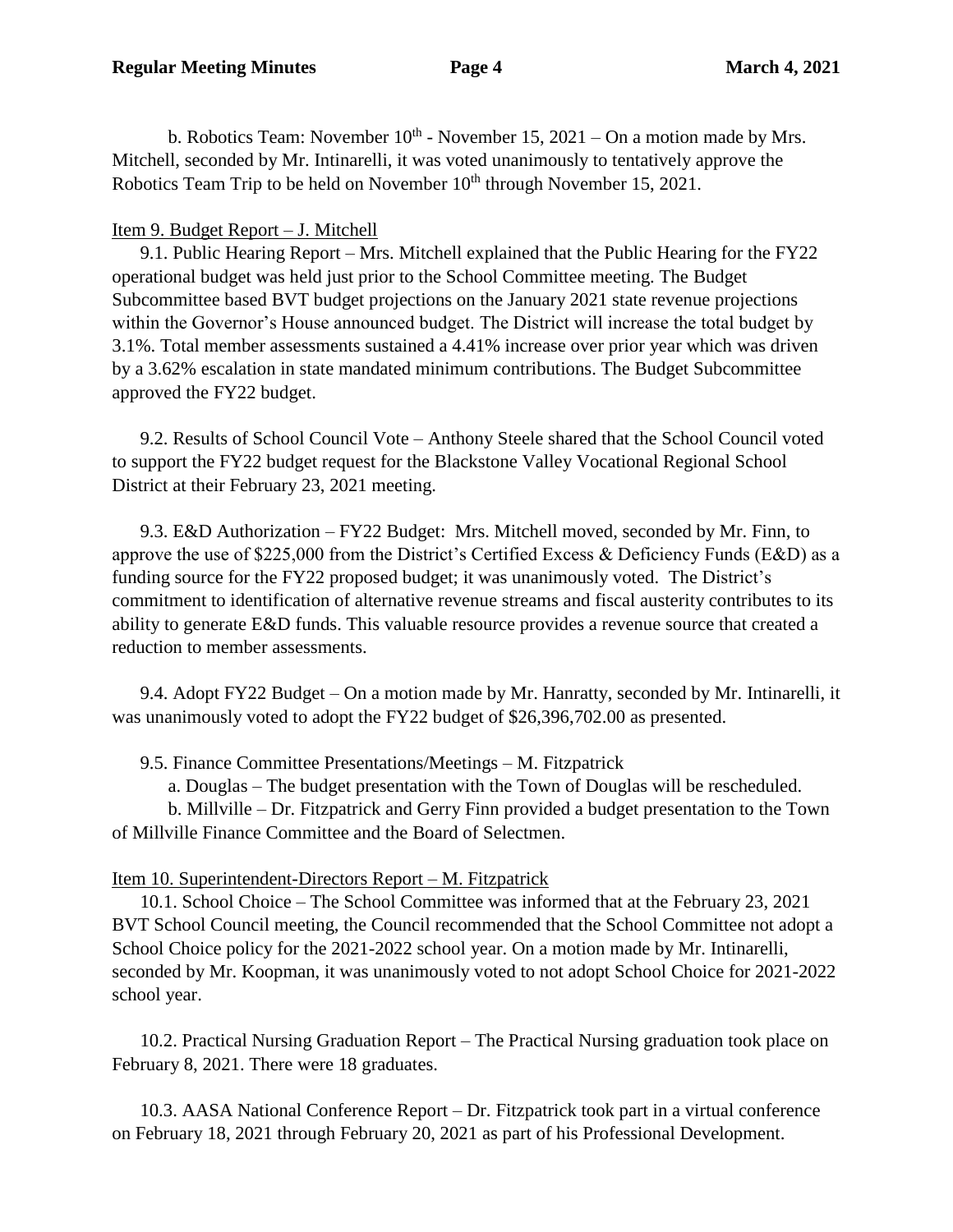10.4. Notification of Retirements – BVT received retirement notifications for the following individuals as noted below:

a. The School Committee is in receipt of a letter of retirement from Shaun Wersted effective June 18, 2021.

b. The School Committee is in receipt of a letter of retirement from Thomas Finnell effective June 30, 2021.

10.5. Notification of Resignation – BVT received a resignation notification for the following individual as noted below:

a. The School Committee is in receipt of a letter of resignation from Jeanette Finnell effective February 26, 2021.

10.6. The School Committee members are in receipt of the Parent E-Newsletter (the Link Spring 2021).

10.7. The School Committee members are in receipt of the BVT Alumni Newsletter (the Connect Spring 2021).

# Item 11. New Business

The Town of Blackstone is currently searching for a new Town Administrator. There has been an interim appointed. The Town of Millbury has a new Town Administrator.

# Item 12. Items for the Good of the Committee

The monthly compilation of news clippings and correspondence was made available for the School Committee's review.

Item 13. Next Regularly Scheduled School Committee Meeting The next regularly scheduled meeting will be April 15, 2021 at 6:00 p.m.

# Item 14. Meeting Closure

14.1. The meeting was closed as declared by Chairman Hall.

14.2. On a motion by Mr. Broderick, seconded by Mr. Bartlett, it was voted to adjourn the meeting at 7:59 p.m.

# **Listing of Materials used in the Meeting:**

Item 2.1. Minutes of Regular Meeting of January 21, 2021

Item 3.1. Treasurer's Report January 31, 2021

Item 3.2. Little Beaver Budget Sheets dated January 31, 2021 & February 28, 2021

Item 7.1. Transfer from Certified Excess and Deficiency Fund

Item 7.2. Chapter 71 Transportation Reimbursement

Item 7.3.a. Transfer of Funds to Capital Tech-School Data Infrastructure